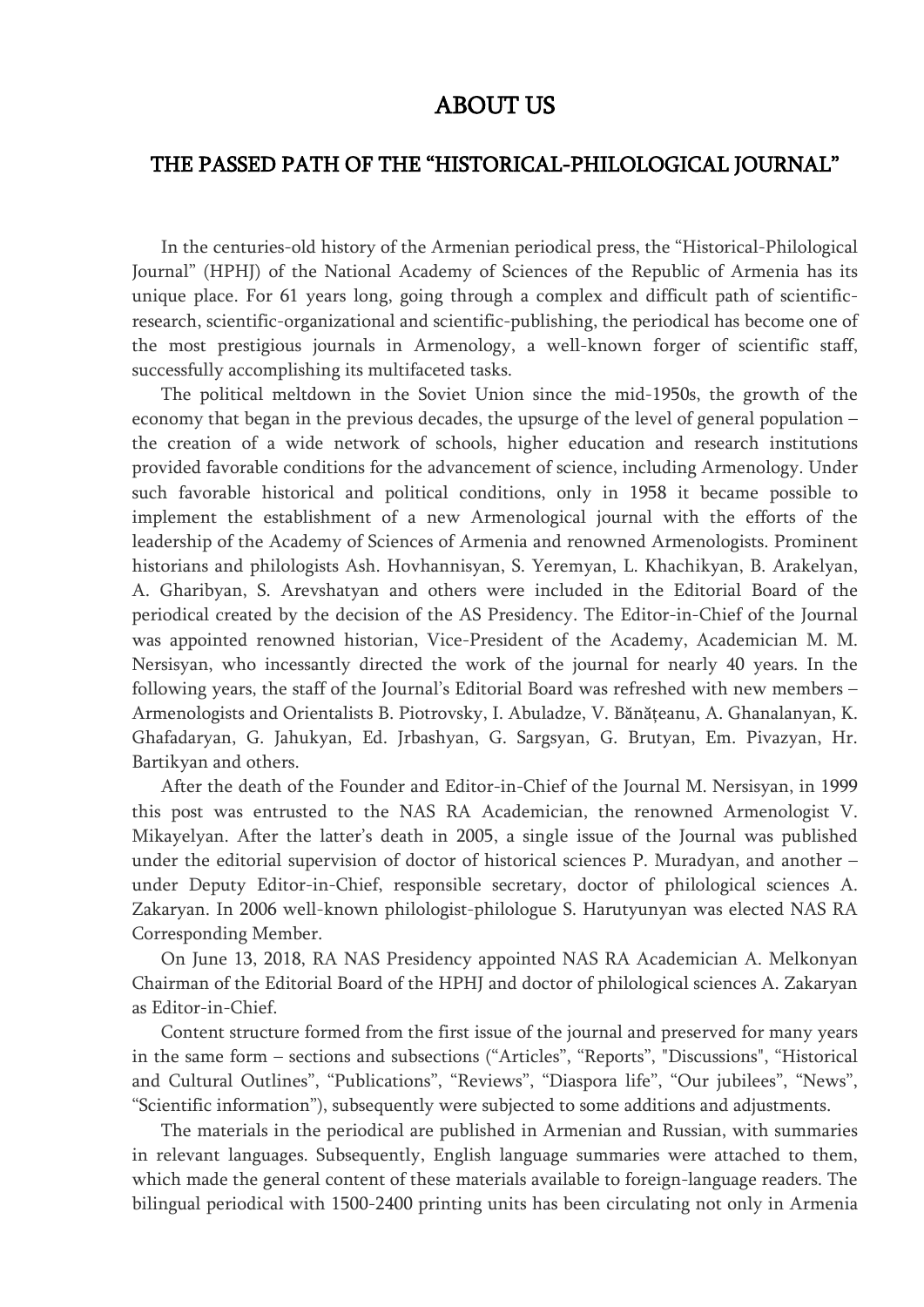but also abroad since its inception. Today, although the number of the printing units of the Journal has decreased (250 copies), it reaches its readers worldwide as in the past. By the way, until 1990, 4 issues of the Journal were published annually, in 1991-1997 – 1 or 2 issues, up to 2000 there were united issues, and in 2000 the three-month Journal turned into a fourmonth periodical, and at real time 3 issues are published annually.

Over the past 61 years, 211 major issues of the "Historical-Philological Journal" were published, each with a volume of 15-20 presses, on average, 25 articles were inserted in each issue, that is to say, around 5.800 print units were printed here.

In 1983 the HPHJ 1958-1982 bibliographic lists were published in Armenian and Russian, and the 1983-2007 one – in 2009 in Armenian, Russian and English languages. The number of publications listed, respectively 2828 and 1909 units, represent the directions and development of scientific studies and research processes of the Armenian Studies and other related scientific fields during the half century.

It should be mentioned, the 1983-2007 bibliographic list of the HPHJ was published by the means of "Calouste Gulbenkian Foundation" (Head of the Armenian department – Honorable Doctor of the NAS RA Z. Yekavyan).

In the pages of the HPHJ, Armenian and foreign specialists have published articles, reports and scientific-cogniative materials on the discussion of various issues of the Armenian history, literature, language, arcaeology, lithography, folklore, ethnography, philosophy, law, arts, architecture, as well as important scientific and cultural events, Armenological publications in Armenia, the Diaspora, and abroad. It has also comprehensively elucidated historical and cultural life of Armenian colonies.

All this has been accompanied by interrelations and ties with neighboring countries and peoples. The Journal has a significant contribution to the field of Oriental, Caucasian, Byzantine studies. Issues of general cultural and historical interest have always been in the focus of the Journal, further expanding its scientific frames, making it a periodical of wide coverage. From this viewpoint, the sections of publications, reviews and scientific information are again rich, where unpublished letters of distinguished persons of science and culture, compositions, archive certificates of various kinds, and reviews of important publications of Armenological, Oriental and general cultural value in the world are published. It can be definitely stated that the materials published in the Journal are distinguished by a rich and multi-layered source study and historiographical basis.

Numerous Armenian and foreign scholars from Transcaucasia, Russia, Ukraine, Moldova, Europe, countries of the Near and Middle East, America, and other countries in different years have intensively participated in the activities of the Journal. Thus, foreign scientists from Bulgaria worked for the Journal D. Angelov, V. Guzelev, from Czechoslovakia: L. Motalova, from Romania: V. Bănăţeanu (for many years he was also a member of the Editorial Board), from Italy, J. F. Bonfante, V. Pisani, P. Cuneo, A. Alpago-Novello, France: F. Feydit, J.-P. Mahé, from the USA: R. Thomson, J. Greppin, R. Jacobson, from the Netherlands: St. Michael, M. Stone, from Belgium: J. J. Weitenberg, Hungary: E. Schutz, J. Trocani, from Germany: H. Walter Paul, from Russia: V. Toporov, O. Shirokov, T. Izmaylova, A. Tereshchenko, from Ukraine: I. Kripyakevich, N. Rashban, S. Averbuch, A. Zinchenko, S. Y. Dashkevich, from Georgia: I. Abuladze (he was also a member of the Editorial Board), D. Chkhikishvili, G. Melikishvili, from the Republic of North Ossetia-Alania: Vl. Besolov, from Iran: M. Malek Mohammad, A. Yahyamasihi, from Turkey: B. Bilmez and many others. Almost all prominent Armenologists from Armenia and the